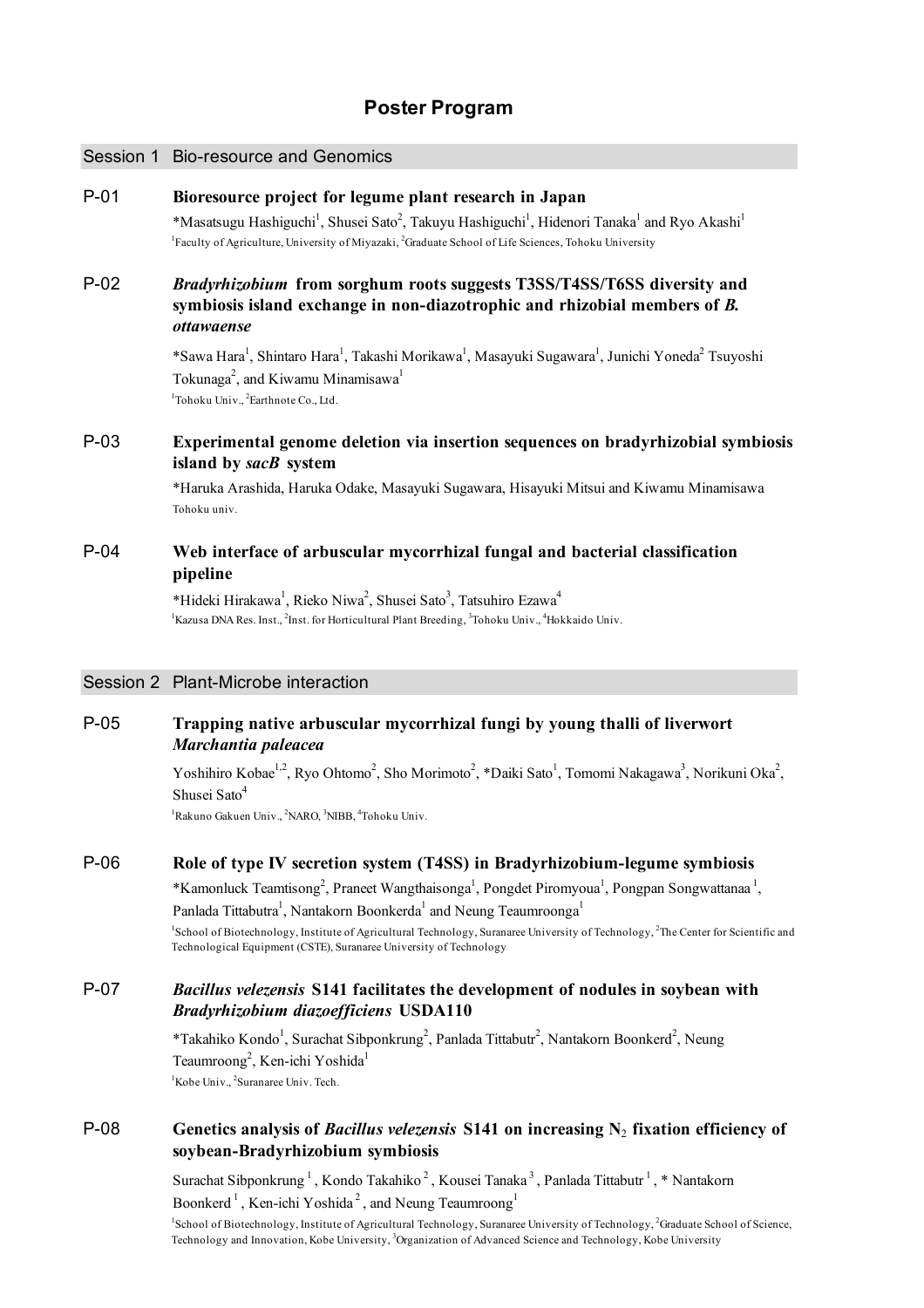# P-09 **Mechanism of rice endophytic bradyrhizobial cell differentiation and its role on nitrogen fixation**

\*Teerana Greetatorn<sup>1</sup>, Shun Hashimoto<sup>2</sup>, Panlada Tittabutr<sup>1</sup>, Toshiki Uchiumi<sup>2</sup> and Neung Teaumroong<sup>1</sup> <sup>1</sup>School of Biotechnology, Institute of Agricultural Technology, Suranaree University of Technology, <sup>2</sup>Graduate School of Science and Engineering, Kagoshima University

# P-10 **Rice (***Oryza sativa* **L.) Plant Growth Enhanced by Co-inoculation with Heterotrophic Protists and** *Azospirillum* **sp. strain B510**

\*Keiko Shiroishi<sup>a</sup>, Kazuki Suzuki<sup>b</sup>, Oguz Can Turgay<sup>c</sup>, Jun Murase<sup>d</sup>, Naoki Harada<sup>e</sup>, Rasit Asiloglu<sup>f</sup> <sup>a</sup>Graduate School of Science and Technology, Niigata University, <sup>b</sup>Center for Transdisciplinary Research, Institute for Research Promotion, Niigata University, <sup>c</sup>Faculty of Agriculture, Ankara University, <sup>d</sup>Graduate School of Bioagricultural Sciences, Nagoya University, <sup>e</sup>Institute of Science and Technology, Niigata University, <sup>f</sup>Faculty of Agriculture, Niigata University

### P-11 **Biofilm formation in the root-associative nitrogen-fixing bacterium** *Pseudomonas stutzeri* **A1501**

\*Min Lin, Liguo Shang, Yuhua Zhan and Yongliang Yan Biotechnology Research Institute, Chinese Academy of Agricultural Sciences

# P-12 **Analysis of the effects of sathopine on the soil bacterial communities and isolation of santhopine degrading bacteria**

\*Tomohisa Shimasaki<sup>1</sup>, Takashi Kawasaki<sup>1</sup>, Yuichi Aoki<sup>2</sup>, Kazufumi Yazaki<sup>1</sup>, Akifumi Sugiyama<sup>1</sup> <sup>1</sup>RISH, Kyoto Univ., <sup>2</sup>Tohoku Medical Megabank Organization.,Tohoku Univ.

### P-13 **A comparative analysis for the rhizosphere microbiome of higher plants**

\*Yuichi Aoki, Shinichi Yamazaki ToMMo, Tohoku Univ.

### Session 3 Nitrogen Fixation and Nitrogen Cycles

### P-14 **Structural comparative study of nitrogenase and DPOR and LPOR implicating a scope of designing new nitrogenase (LUN)**

Qi Cheng

Biotechnology Research Institute, Chinese Academy of Agricultural Sciences; C4-101, Nitrogen Fixation Laboratory, Qi Institute

# P-15 **Regulation of nitrogenase expression in the heterocystous cyanobacterium A***nabaena* **sp. strain PCC 7120**

Youhei Kurio<sup>1</sup>, Yousuke Koike<sup>1</sup>, Yu Kanesaki<sup>2</sup>, \*Shigeki Ehira<sup>1</sup> <sup>1</sup>Tokyo Metropolitan University, <sup>2</sup>Shizuoka University

# P-16 **Biochemical characterization of CnfR, master transcriptional activator of genes for nitrogen fixation, in the cyanobacterium Leptolyngbya boryana, for X-ray crystallography**

\*Kei Wada<sup>1</sup>, Noriko Kaseda<sup>1</sup>, Noriko Kamimura<sup>1</sup>, Yumiko Motoyama<sup>1</sup>, Haruna Takao<sup>1</sup>, Kazuki Hashimoto<sup>2</sup>, Rie Mishima<sup>3</sup>, Ryoma Tsujimoto<sup>2</sup>, Haruki Yamamoto<sup>2,3</sup>, Yuichi Fujita<sup>2,3</sup>

<sup>1</sup>Department of Medical Sciences, University of Miyazaki, <sup>2</sup>Graduate School of Bioagricultural Sciences, Nagoya University, <sup>3</sup>School of Agricultural Sciences, Nagoya University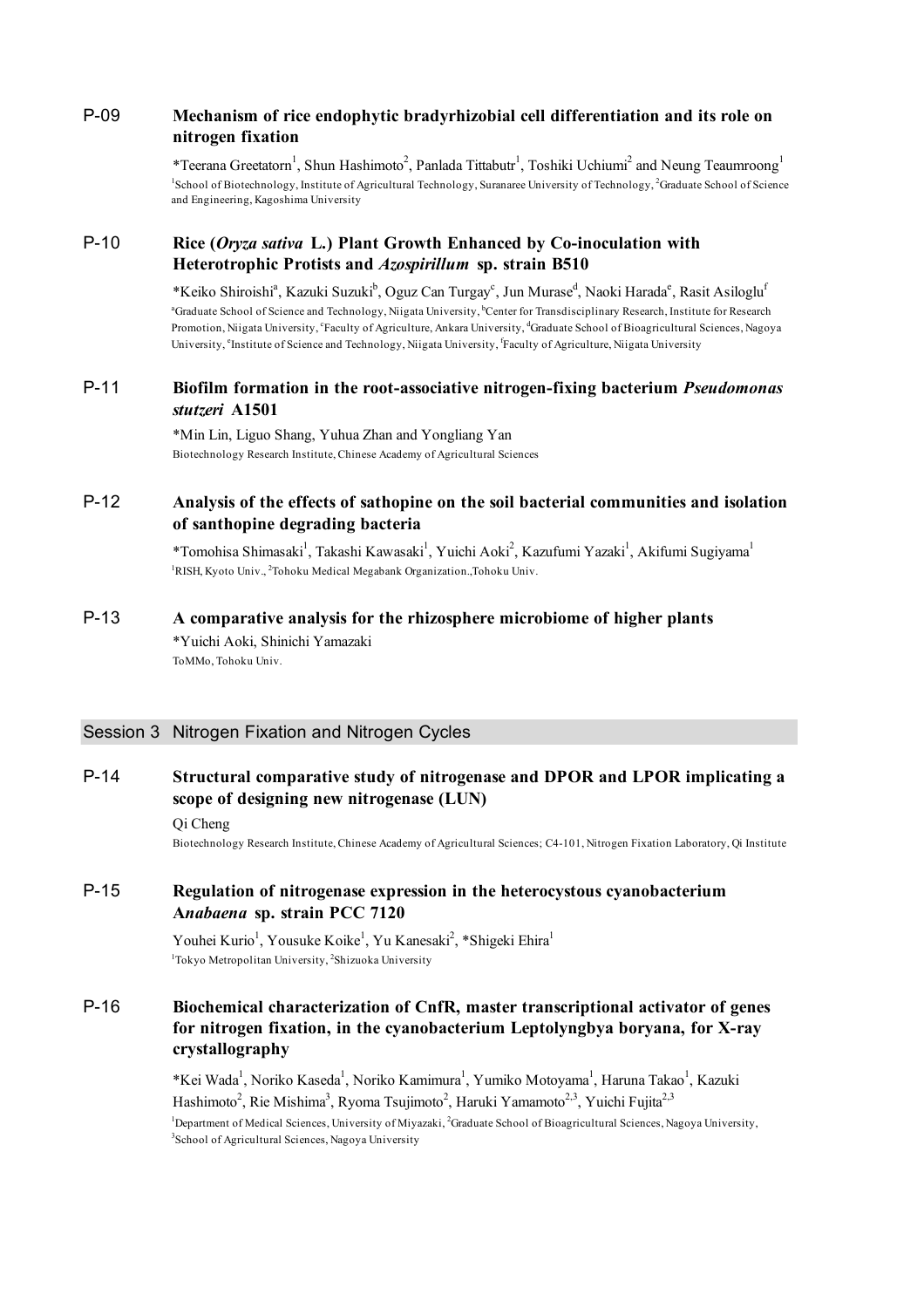|        | condition in the nonheterocystous cyanobacterium Leptolyngbya boryana                                                                                                                                                                                                                                      |
|--------|------------------------------------------------------------------------------------------------------------------------------------------------------------------------------------------------------------------------------------------------------------------------------------------------------------|
|        | Aoi Nonaka <sup>1</sup> , *Haruki Yamamoto <sup>1,2</sup> , Narumi Kamiya <sup>1</sup> , Hiroya Kotani <sup>2</sup> , Hisanori Yamakawa <sup>2</sup> , Ryoma<br>Tsujimoto <sup>2</sup> , and Yuichi Fujita <sup>1,2</sup>                                                                                  |
|        | <sup>1</sup> School of Agricultural Sciences, Nagoya University, Japan, <sup>2</sup> Graduate School of Bioagricultural Sciences, Nagoya University                                                                                                                                                        |
| $P-18$ | Contributions of extracellular polysaccharides to nitrogen fixation in Burkholderia<br>vietnamiensis                                                                                                                                                                                                       |
|        | *Rina Shinjo, Aiko Tanaka, Daisuke Sugiura, Motohiko Kondo<br>Graduate School of Bioagricultural Sciences, Nagoya Univ.                                                                                                                                                                                    |
| $P-19$ | Vesicle differentiation mutant of the nitrogen-fixing actinobacterium Frankia<br>casuarinae CcI3                                                                                                                                                                                                           |
|        | *Koya Asukai <sup>1</sup> , Shintaro Matsuyama <sup>1</sup> , Masaki Nakajo <sup>2</sup> , Louis S. Tisa <sup>3</sup> , and Ken-ichi Kucho <sup>1</sup><br><sup>1</sup> Grad. Schl. of Sci. Eng., Kagoshima Univ., <sup>2</sup> Facl. of Sci., Kagoshima Univ., <sup>3</sup> Univ. New Hampshire           |
| $P-20$ | Can nitrogen fixing activity in rice stem be enhanced by high sugar concentration<br>and low nitrogen fertilizer?                                                                                                                                                                                          |
|        | *Takanori Okamoto <sup>1,2</sup> , Rina Shinjo <sup>1</sup> , Aiko Tanaka <sup>1</sup> , Daisuke Sugiura <sup>1</sup> , Michelle Anne Bunquin <sup>2</sup> , Olivyn<br>Angeles <sup>2</sup> , Pauline Chivenge <sup>2</sup> , and Motohiko Kondo <sup>1</sup>                                              |
|        | <sup>1</sup> Graduate School of Bioagricultural Sciences, Nagoya Univ., <sup>2</sup> Sustainable Impact Platform, International Rice Research Institute                                                                                                                                                    |
| $P-21$ | Effect of nitrate application on hydrogen absorption of soybean rood nodules<br>*Ohtake Norikuni <sup>1</sup> , Nishikata Takumi <sup>1</sup> , Takeda Soushi <sup>1</sup> , Sueyoshi Kuni <sup>1</sup> , and Ohyama Takuji <sup>2</sup><br><sup>1</sup> Niigata Univ., <sup>2</sup> Tokyo Univ. of Agric. |
| $P-22$ | Identification of mycorrhizal fungi common to the endangered species Vaccinium<br>sieboldii and Pinus densiflora                                                                                                                                                                                           |
|        | *Akiyoshi Tominaga <sup>1</sup> , Sota Yamazaki <sup>1</sup> , Yuna Uchiyama <sup>1</sup> , Masaki Yahata <sup>1</sup> , Yuuki Kobayashi <sup>2</sup> and<br>Masayoshi Kawaguchi <sup>2</sup>                                                                                                              |
|        | <sup>1</sup> Shizuoka Univ., <sup>2</sup> National Institute for Basic Biology                                                                                                                                                                                                                             |
|        | Session 4 Legume and Rhizobia Symbiosis                                                                                                                                                                                                                                                                    |
| $P-23$ | Bel2-5, a type III effector of <i>Bradyrhizobium elkanii</i> hijacking soybean nodulation<br>signaling                                                                                                                                                                                                     |
|        | *Safirah Tasa Nerves Ratu, Hien P. Nguyen, Michiko Yasuda, Shin Okazaki<br>United Graduate School of Agricultural Science, Tokyo University of Agriculture and Technology                                                                                                                                  |
| $P-24$ | NO scavenging activities of plant hemoglobin contributes to waterlogging<br>tolerance of root nodule symbiosis                                                                                                                                                                                             |
|        | *Mitsutaka Fukudome <sup>1</sup> , Eri Watanabe <sup>1</sup> , Nahoko Uchi <sup>1</sup> , Ken-ichi Osuki <sup>1</sup> , Ryujiro Imaizumi <sup>2</sup> , Toshio<br>Aoki <sup>2</sup> , Toshiki Uchiumi <sup>1</sup>                                                                                         |
|        | <sup>1</sup> Graduate School of Science and Engineering, Kagoshima University, <sup>2</sup> Department of Applied Biological Science. Nihon University                                                                                                                                                     |

P-17 **Functional evaluation of nitrogenase accessory proteins under diazotrophic**

# P-25 **Transcriptomic and phenotypic alteration of the shoot by the long-distance signals controlling nodule number**

\*Nao Okuma $^{1,2},$  Takashi Soyano $^{1,2},$  Masayoshi Kawaguchi $^{1,2}$ <sup>1</sup>National Institute for Basic Biology, <sup>2</sup>SOKENDAI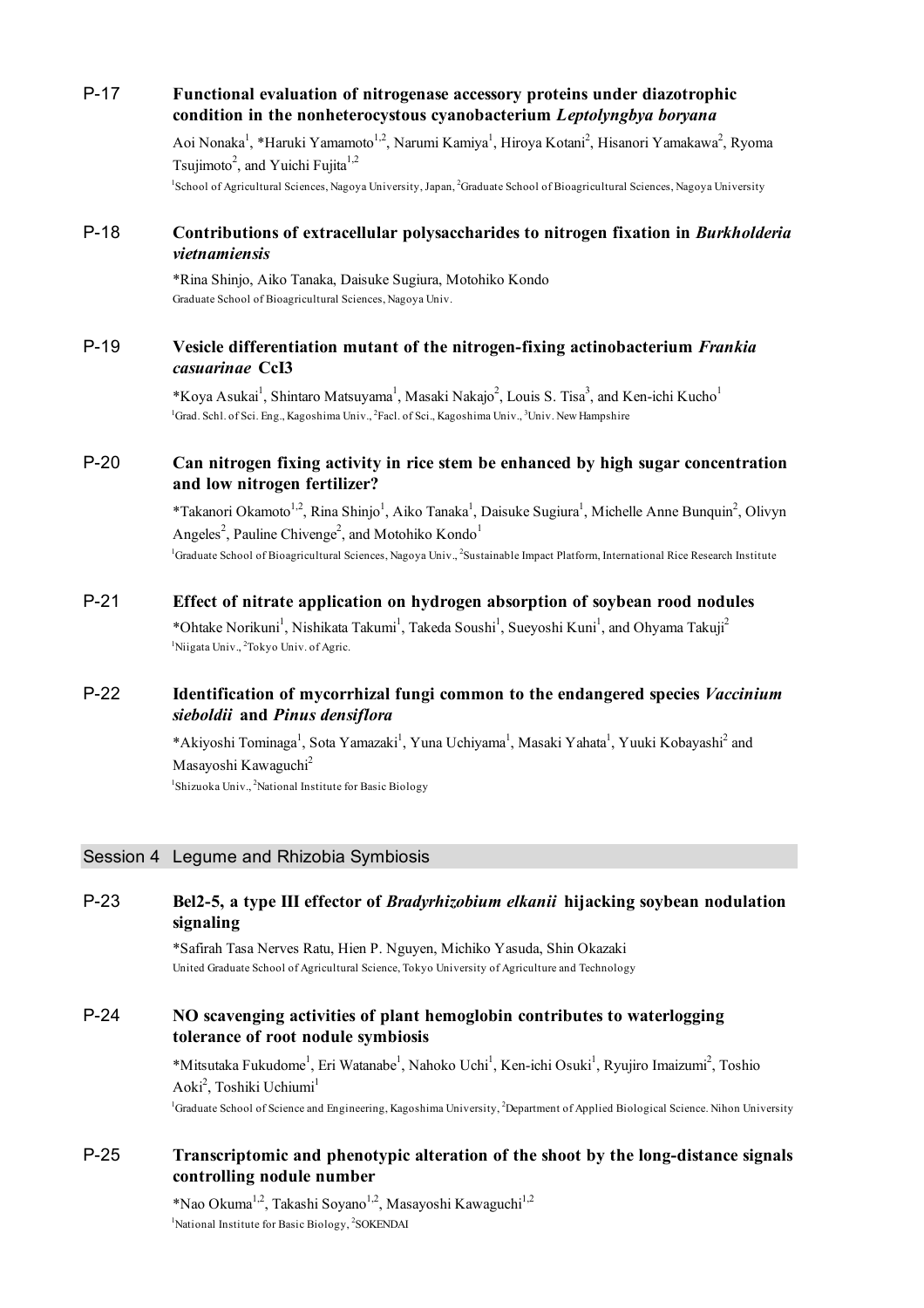# P-26 **Investigation of genomic diversity and nitrogen fixation capability in indigenous** *Bradyrhizobium diazoefficiens* **strains**

\*Manabu Itakura<sup>1</sup>, Kosuke Mitsuya<sup>2</sup>, Takakazu Kaneko<sup>1</sup>, Kiwamu Minamisawa<sup>2</sup> <sup>1</sup>Kyoto Sangyo Univ., <sup>2</sup>Tohoku Univ.

# P-27 **Investigation of tissue-to-tissue communication focusing on the auxin in** *Lotus japonicus* **root nodule symbiosis**

\*Takashi Goto<sup>1,2</sup>, Takashi Soyano<sup>1,2</sup>, Meng Liu<sup>1,2</sup>, Takuya Suzaki<sup>3</sup>, Masayoshi Kawaguchi<sup>1,2</sup> <sup>1</sup>National Institute for Basic Biology, <sup>2</sup>SOKENDAI, <sup>3</sup>Tsukuba Univ.

### P-28 **Multiphase characterization of** *Vigna riukiuensis***-associated root nodule bacteria from Ishigaki and Iriomote islands of the Okinawa archipelago**

\*Md Firoz Mortuza<sup>1,6</sup>, Norihiko Tomooka<sup>2</sup>, Tetsuya Akatsu<sup>3,4</sup>, Ken Naito<sup>2</sup>, Safiullah Habibi<sup>3,5</sup>, Salem Djedidi<sup>6</sup>, Naoko Ohkama-Ohtsu<sup>7</sup>, & Tadashi Yokoyama<sup>7</sup>

<sup>1</sup>Institute of Food and Radiation Biology, Bangladesh Atomic Energy Commission, Dhaka, <sup>2</sup>Biodiversity Research Unit, Genetic Resources Center, National Institute of Agrobiological Sciences, <sup>3</sup>Graduate School of Agriculture, Tokyo University of Agriculture and Technology, <sup>4</sup>OAT Agrio Co., Ltd, <sup>5</sup>Kabul University, Kabul, Afghanistan, <sup>6</sup>Faculty of Agriculture, Tokyo University of Agriculture and Technology, 7 Institute of Agriculture, Tokyo University of Agriculture and Technology

### P-29 **Dispersal of alpine legume-rhizobia symbiosis from the Arctic to Japanese alpine region**

Shimpei Hasegawa<sup>1</sup>, Tomohiro Kawai<sup>1</sup>, Naoto Seo<sup>2</sup>, Hajime Ikeda<sup>3</sup>, Shusei Sato<sup>4</sup>, Kazufumi Yazaki<sup>2</sup>, \*Kojiro Takanashi<sup>1</sup>

<sup>1</sup>Shinshu Univ., <sup>2</sup>Kyoto Univ., <sup>3</sup>Okayama Univ., <sup>4</sup>Tohoku Univ.

# P-30 **Regulation of nodule development through factors involved in lateral root development in** *Lotus japonicus*

\*Takashi Soyano<sup>1,2</sup>, Makoto Hayashi<sup>3</sup>, Masayoshi Kawaguchi<sup>1,2</sup> <sup>1</sup>National Institute for Basic Biology, Department of Basic Biology in the School of Life Science, <sup>2</sup>SOKENDAI, <sup>3</sup>RIKEN

# P-31 **The RpoH-regulated gene** *sufT* **is involved in iron-sulfur protein metabolism and effective plant symbiosis in** *Sinorhizobium meliloti*

\*Hisayuki Mitsui, Kiwamu Minamisawa Grad Schl Life Sciences, Tohoku Univ

# P-32 **Exploring genetic diversity and signatures of horizontal gene transfer in nodule bacteria associated with** *Lotus japonicus* **in natural environments**

\*Masaru Bamba<sup>1</sup>, Seishiro Aoki<sup>2</sup>, Tadashi Kajita<sup>3</sup>, Hiroaki Setoguchi<sup>4</sup>, Yasuyuki Watano<sup>5</sup>, Shusei Sato<sup>6</sup>, and Takashi Tsuchimatsu<sup>5</sup>

<sup>1</sup>Chiba Univ. Grad., <sup>2</sup>Univ. Tokyo, <sup>3</sup>Univ. Ryukyus, <sup>4</sup>Kyoto Univ., <sup>5</sup>Chiba Univ., <sup>6</sup>Tohoku Univ.

### P-33 **Contribution of rhizobial** *nifV* **genes to symbiosis between two wide-host-range** *Bradyrhizobium* **strains and their various host plants**

\*Shun Hashimoto<sup>1</sup>, Jenjira Wongdee<sup>2</sup>, Pongpan Songwattana<sup>2</sup>, Teerana Greetatorn<sup>2</sup>, Kohki Goto<sup>1</sup>, Panlada Tittabutr<sup>2</sup>, Neung Teaumroong<sup>2</sup> and Toshiki Uchiumi<sup>1</sup> <sup>1</sup>Kagoshima Univ., <sup>2</sup>Suranaree University of Technology

# P-34 **Analysis of cultivar difference for nodulation traits of soybeans in a field**

\*Yosuke Umehara<sup>1</sup>, Yoshikazu Shimoda<sup>1</sup>, Masaki Hayashi<sup>2</sup>, Akito Kaga<sup>3</sup>, Fukuyo Tanaka<sup>2</sup>, Yoshinari Ohwaki<sup>2</sup>, Masao Ishimoto<sup>3</sup>, Makoto Hayashi<sup>4</sup> <sup>1</sup>NIAS, <sup>2</sup>CARC/NARO, <sup>3</sup>NICS, <sup>4</sup>CSRS/RIKEN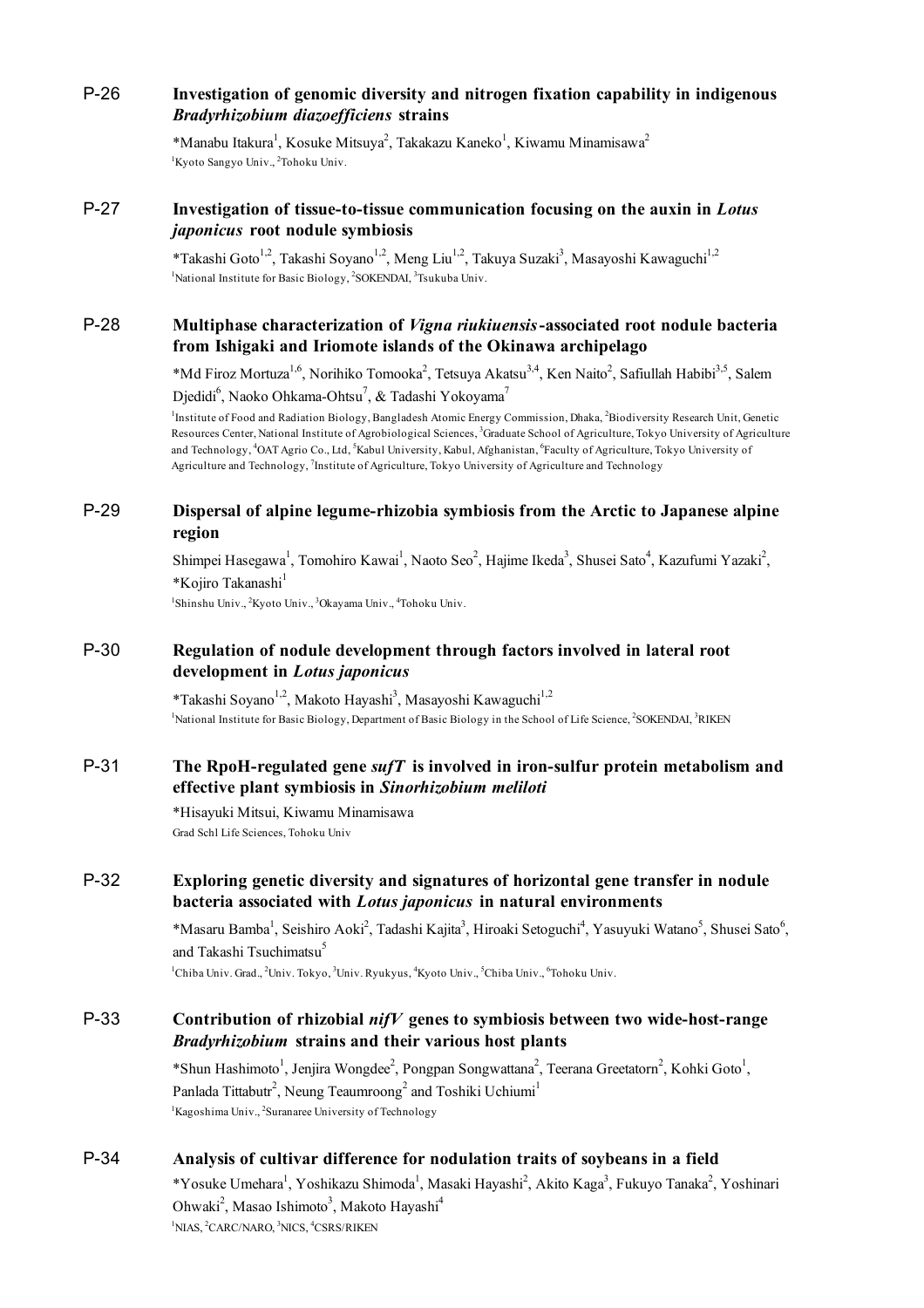### P-35 **Deep placement of nitrogen fertilizers and nitrification inhibitor enhances the nitrogen fixation activity and promotes seed yield of soybean**

\*Takuji Ohyama<sup>1,5</sup>, Yoshihiko Takahashi<sup>1</sup>, Soshi Hatano<sup>1</sup>, Norikuni Ohtake<sup>1</sup>, Kuni Sueyoshi<sup>1</sup>, Yoichi Fujita<sup>2</sup>, Yoshifumi Nagumo<sup>2</sup>, Takashi Sato<sup>3</sup>, Sayuri Tanabata<sup>4</sup>, Keisuke Ikebe<sup>5</sup>, Akihiro Saito<sup>5</sup>, Kyoko Higuchi<sup>5</sup>

<sup>1</sup>Graduate School of Science and Technology, Niigata University, <sup>2</sup>Niigata Agricultural Research Institute, Crop Research Center, <sup>3</sup> Faculty of Bioresource Sciences, Akita Prefectural University, <sup>4</sup>College of Agriculture, Ibaraki University, <sup>5</sup> Faculty of Applied Biosciences, Tokyo University of Agriculture

### P-36 **Effect of inoculation with nitrogen-fixing bacterium** *Pseudomonas stutzeri* **A1501 on maize plant growth and the microbiome indigenous to the rhizosphere**

\*Jin Wang, Xiubin Ke, Yongliang Yan, Shuai Feng, Wei Lu, Wei Zhang, Ming Chen, Min Lin Biotechnology Research Institute, Chinese Academy of Agricultural Sciences

### P-37 **Yield, biomass production, and nutrient uptake in two forage rice genotypes in response to biochar and Bacillus pumilus strain TUAT-1**

\*Khin Thuzar Win<sup>1</sup>, Yoshinari Ohwaki<sup>1</sup>, Keiki Okazaki<sup>1</sup>, Taiichiro Ookawa<sup>2</sup>, Tadashi Yokoyama<sup>2</sup> <sup>1</sup>Central Region Agricultural Research Center, NARO, <sup>2</sup>Tokyo University of Agriculture and Technology

### P-38 **A survey of plant growth-promoting bacteria derived from lateral roots of sugar beet based on a community analysis**

\*Kazuyuki Okazaki<sup>1</sup>, Hirohito Tsurumaru<sup>2</sup>, Megumi Hashimoto<sup>3</sup>, Hiroyuki Takahashi<sup>1</sup>, Takuji Ohwada<sup>4</sup>, Kiwamu Minamisawa<sup>3</sup>, Seishi Ikeda<sup>1</sup>

<sup>1</sup>Hokkaido Agricultural Research Center, NARO, <sup>2</sup>Kagoshima Univ., <sup>3</sup>Tohoku Univ., <sup>4</sup>Obihiro Univ. of Agriculture and Veterinary Medicine

# P-39 **Influence of Azolla incorporation and dual cropping on CH<sub>4</sub> and N<sub>2</sub>O emission from a flooded paddy soil**

\*Samuel Munyaka Kimani<sup>1</sup>, Putu Oki Bimantara<sup>2</sup>, Keitaro Tawaraya<sup>2</sup>, Shigeto Sudo<sup>3</sup>, and Weiguo Cheng $^{1,2}$ 

<sup>1</sup>The United Graduate School of Agricultural Sciences, Iwate University, <sup>2</sup>Faculty of Agriculture, Yamagata University, <sup>3</sup>Institute for Agro-Environmental Sciences, NARO

## P-40 **Nitrogen mineralization of winter grasses, milk vetch and foxtail as green manure in paddy soil under long-term organic farming**

\*Valensi Kautsar<sup>1</sup>, Weiguo Cheng<sup>2</sup>, Keitaro Tawaraya<sup>2</sup>, Kazunobu Toriyama<sup>3</sup>, Kazuhiko Kobayashi<sup>4</sup> <sup>1</sup>The United Graduate School of Agricultural Sciences, Iwate University, <sup>2</sup>Faculty of Agriculture, Yamagata University, <sup>3</sup>Japan International Research Center for Agricultural Sciences, <sup>4</sup>Graduate School of Agricultural and Life Sciences, The University of Tokyo

### P-41 **Incorporation of winter grasses suppressed summer weeds germination and increased inorganic nitrogen in flooding paddy soil**

\*Asih Indah Utami<sup>1,2</sup>, Putu Oki Bimantara<sup>2</sup>, Riho Umemoto<sup>3</sup>, Keitaro Tawaraya<sup>3</sup>, Weiguo Cheng<sup>3</sup> <sup>1</sup> Faculty of Agriculture, Universitas Gadjah Mada; <sup>2</sup> Graduate School of Agriculture Sciences, <sup>3</sup> Faculty of Agriculture, Yamagata University

### P-42 **Studies on dynamic of C and N after land use change by lysimeter block experiment**

\*Putu Oki Bimantara<sup>1</sup>, Yuka Sekikawa<sup>2</sup>, Shouhei Itotani<sup>2</sup>, Ren Torita<sup>2</sup>, Toan Sy-Nguyen<sup>3,4</sup>, Keitaro Tawaraya<sup>2</sup> and Weiguo Cheng<sup>2</sup>

<sup>1</sup>Graduate School of Agriculture Sciences, Yamagata University; <sup>2</sup>Faculty of Agriculture, Yamagata University; <sup>3</sup>The United Graduate School of Agricultural Sciences, Iwate University; <sup>4</sup>Faculty of Food Technology and Biotechnology, Dong A University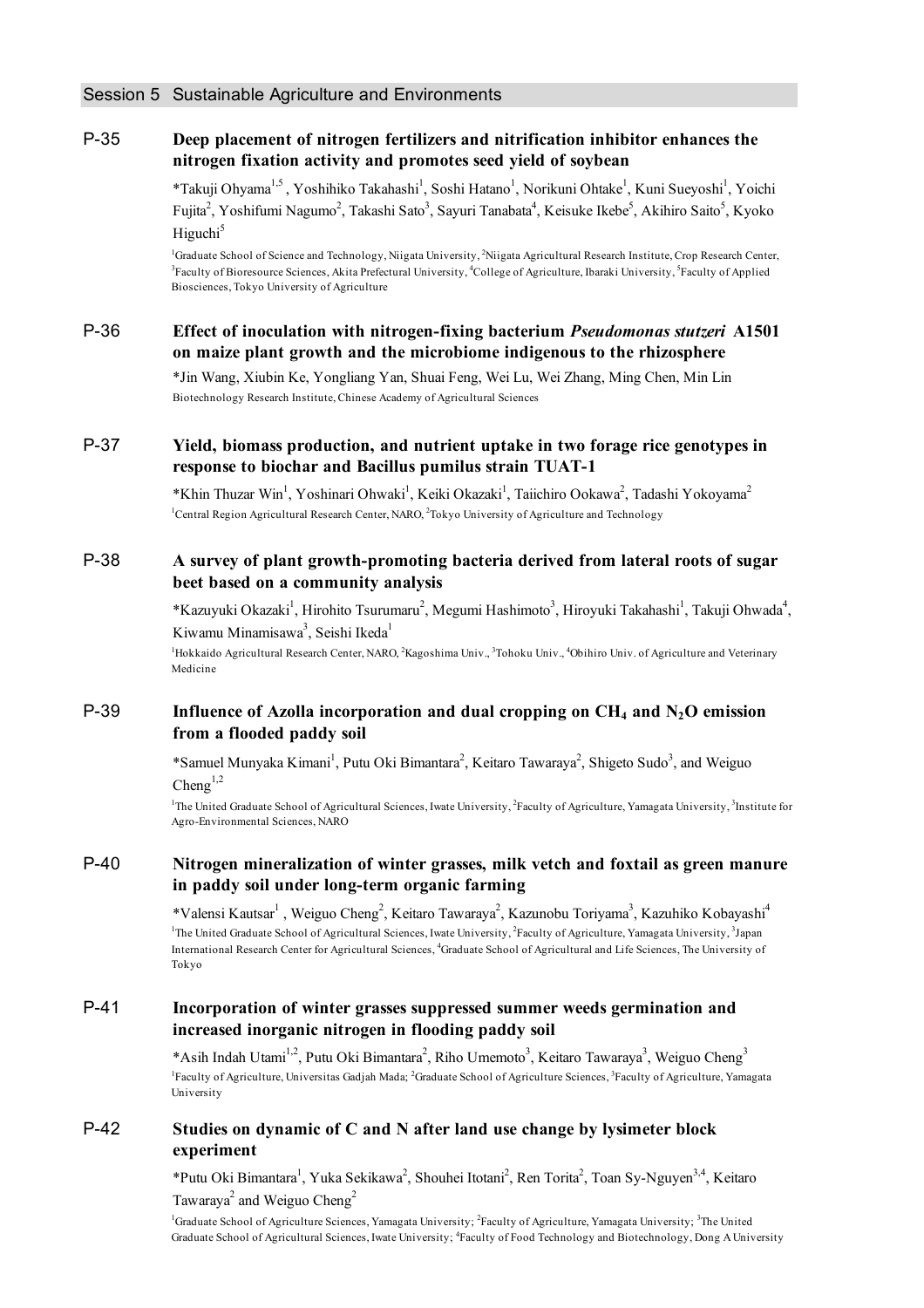## P-43 **Wood-rotting** *Basidiomycetes* **fungi and** *Aspergillus***-derived biological amendments differently influenced radiocesium transfer to rice plants**

\*Salem Djedidi, Marcela Caetano Lopes, Davilla Alessandra Da Silva Alves, Makoto Yoshida, Yohei Yamagata, Takuya Ban, Taiichiro Ookawa, Naoko Ohkama-Ohtsu, Tadashi Yokoyama Tokyo University of Agriculture and Technology

### P-44 **Effectiveness of AM fungal inoculation on Welsh onion in farmers' fields**

Takae Suzuki<sup>1</sup>, Rieko Niwa<sup>2,3</sup>, Toru Uno<sup>1</sup>, Ryosuke Tajima<sup>1</sup>, Toyoaki Ito<sup>1,7</sup>, Shusei Sato<sup>1</sup>, Hideki Hirakawa<sup>4</sup>, Shigenobu Yoshida<sup>2</sup>, Tatsuhiro Ezawa<sup>5</sup>, \*Masanori Saito<sup>1,6</sup> <sup>1</sup>Tohoku Univ., <sup>2</sup>Central Region ARC, NARO, <sup>3</sup>Inst. Hort. Plant Breed., <sup>4</sup>Kazusa DNA Res. Inst., <sup>5</sup>Hokkaido Univ., <sup>6</sup>JST, <sup>7</sup> (Present) Niigata Agro-Food Univ.

### P-45 **Validation of biofertilizer effect on the monster rice which is a new forage rice under different fertilization or planting density conditions in Fukushima**

\*Shin-ichiro Agake<sup>1</sup>, Katsuhiro Kojima<sup>2</sup>, Yoshinari Ohwaki<sup>3</sup>, Taiichiro Ookawa<sup>4</sup>, Ohkama-Ohtsu Naoko<sup>4</sup>, Tadashi Yokoyama<sup>4</sup>

<sup>1</sup>United Graduate School of Agricultural Science, Tokyo University of Agriculture and Technology, <sup>2</sup>ASAHI INDUSTRIES CO., LTD., <sup>3</sup>NARO Agricultural Research Center, <sup>4</sup>Institute of Agriculture, Tokyo University of Agriculture and Technology

### P-46 **Boosting nitrogen fixation of iron-reducing bacteria in paddy soil by Fe(iii) and rice straw application**

\*Takanori Ishida<sup>1</sup>, Yoko Masuda<sup>1</sup>, Yutaka Shiratori<sup>2</sup>, Hideomi Itoh<sup>3</sup>, Keishi Senoo<sup>1</sup> <sup>1</sup>The University of Tokyo., <sup>2</sup>Niigata agricultural research inst., <sup>3</sup>AIST, Hokkaido Centre.

### P-47 **Dissecting the environmental factors shaping the community structure of arbuscular mycorrhizal fungi in agricultural field across Japan**

\*Rieko Niwa<sup>1</sup>, Shusei Sato<sup>2</sup>, Hideki Hirakawa<sup>3</sup>, Shigenobu Yoshida<sup>4</sup>, Takashi Sato<sup>5</sup>, Takae Suzuki<sup>2</sup>, Masanori Saito $^2$ , Takumi Sato $^6$ , Keitaro Tawaraya $^6$ , Ayako Fukunaga $^7$ , Yoshihiro Kobae $^8$ , Ryo Ohtomo $^8$ , Masaki Hayashi<sup>4</sup>, Toshihiko Karasawa<sup>4</sup>, Takuya Koyama<sup>9</sup>, Katsuki Adachi<sup>9</sup>, Yusaku Sugimura<sup>10</sup>, Ai Kawahara<sup>11</sup>, Hayato Mruyama<sup>10</sup> and Tatsuhiro Ezawa<sup>10</sup>

<sup>1</sup>Institute for Horticultural Plant Breeding, <sup>2</sup>Tohoku University, <sup>3</sup>Kazusa DNA Research Institute, <sup>4</sup>Central Region Agricultural Research Center, NARO, <sup>5</sup>Akita Prefectural University, <sup>6</sup>Yamagata University, <sup>7</sup>Western Region Agricultural Research Center, NARO, <sup>8</sup>Hokkaido Agricultural Research Center, NARO, <sup>9</sup>Kyushu Okinawa Agricultural Research Center, NARO, <sup>10</sup>Hokkaido University, 11Sumitomo Chemical Co., Ltd.

# P-48 **Nitrogen dynamics in organic rice farming paddies with different soil profiles after the lands were reconstructed**

\*Riza Kurnia Sabri<sup>1,2</sup>, Valensi Kautsar<sup>3</sup>, Keitaro Tawaraya<sup>2</sup>, Weiguo Cheng<sup>2</sup> <sup>1</sup>Faculty of Agriculture, Universitas Gadjah Mada, <sup>2</sup>Faculty of Agriculture, Yamagata University, <sup>3</sup>The United Graduate School of Agricultural Sciences, Iwate University

# P-49 **The effect of biochar application on soil bacterial diversity and arbuscular mycorrhizal fungal in rhizosphere of maize (***Zea mays***)**

\*Bahar Sevilir<sup>1</sup>, Kazuki Suzuki<sup>2</sup>, Eiko Bizen<sup>3</sup>, Yusuf Osman Donar<sup>4</sup>, Ali Sınağ<sup>4</sup>,Oguz Can Turgay<sup>1</sup>, Naoki Harada<sup>5</sup>

<sup>1</sup>Ankara University, Faculty of Agriculture, Department of Soil Science and Plant Nutrition, <sup>2</sup>Institute for Research Promotion, Niigata University, <sup>3</sup>Graduate School of Science and Technology, Niigata University, <sup>4</sup>Ankara University, Faculty of Science, Department of Chemistry, <sup>5</sup>Institute of Science and Technology, Niigata University